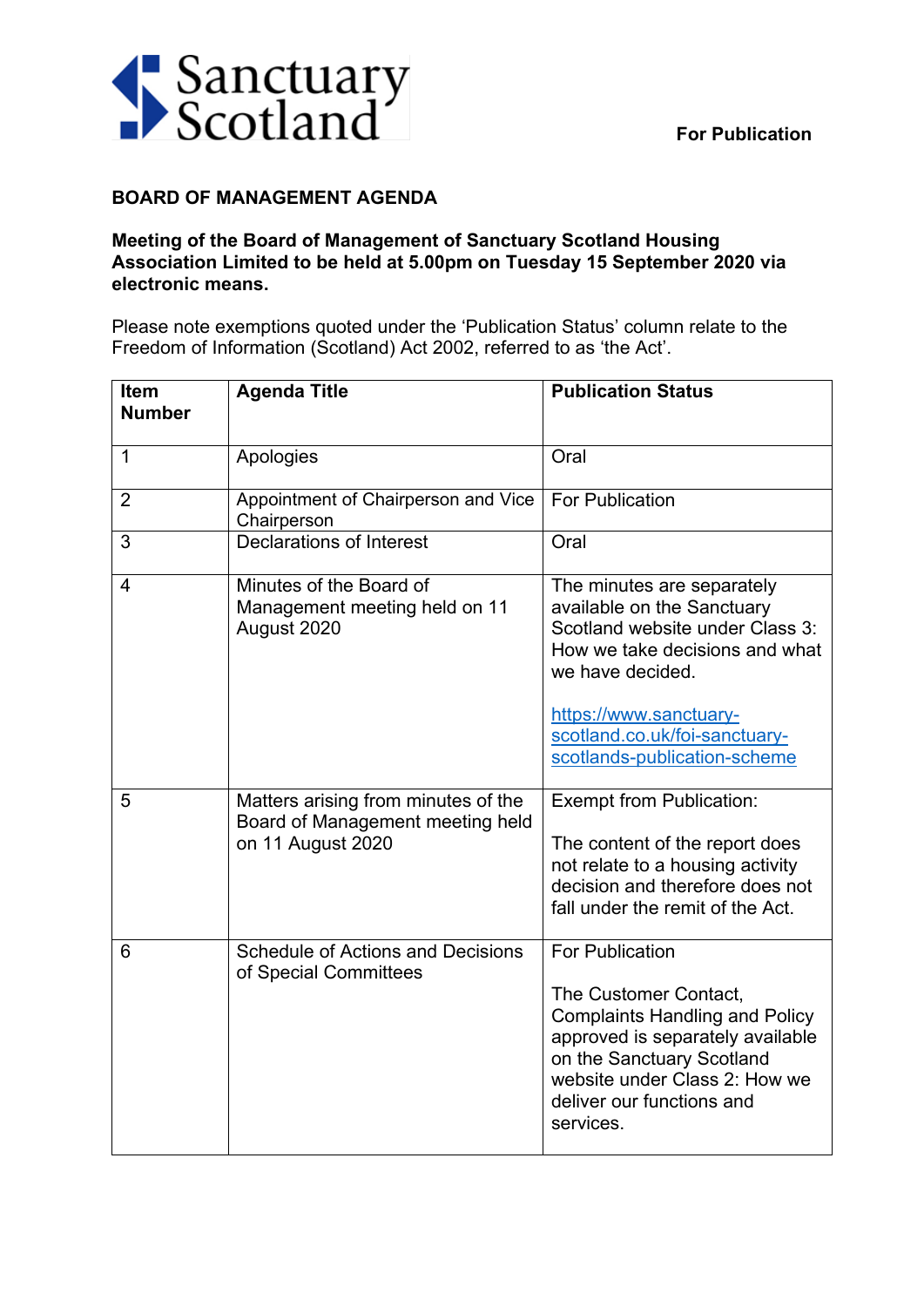

## **For Publication**

|                                                                                                                                                                         |                                                                       | https://www.sanctuary-                                                                                                                                                                                                                                                              |  |  |
|-------------------------------------------------------------------------------------------------------------------------------------------------------------------------|-----------------------------------------------------------------------|-------------------------------------------------------------------------------------------------------------------------------------------------------------------------------------------------------------------------------------------------------------------------------------|--|--|
|                                                                                                                                                                         |                                                                       | scotland.co.uk/foi-sanctuary-                                                                                                                                                                                                                                                       |  |  |
|                                                                                                                                                                         |                                                                       | scotlands-publication-scheme                                                                                                                                                                                                                                                        |  |  |
| $\overline{7}$                                                                                                                                                          | Director's Report                                                     | <b>For Publication</b>                                                                                                                                                                                                                                                              |  |  |
| 8                                                                                                                                                                       | Membership of Board of<br><b>Management and Special</b><br>Committees | <b>For Publication</b>                                                                                                                                                                                                                                                              |  |  |
| 9                                                                                                                                                                       | <b>Annual Assurance Statement</b>                                     | <b>For Publication</b>                                                                                                                                                                                                                                                              |  |  |
| 10                                                                                                                                                                      | <b>Skye Crescent Development</b><br>Agreement                         | <b>For Partial Publication</b>                                                                                                                                                                                                                                                      |  |  |
| 11                                                                                                                                                                      | Revised Budget 2020/2021                                              | Information about our strategy<br>for, and management of,<br>financial resources can be found<br>on the Sanctuary Scotland<br>website under Class 4: What we<br>spend and how we get it.<br>https://www.sanctuary-<br>scotland.co.uk/foi-sanctuary-<br>scotlands-publication-scheme |  |  |
| The following agenda items are exempt from publication as they do not relate<br>to a housing activity decision and therefore do not fall under the remit of the<br>Act. |                                                                       |                                                                                                                                                                                                                                                                                     |  |  |
| 12                                                                                                                                                                      | <b>Financial Performance</b>                                          |                                                                                                                                                                                                                                                                                     |  |  |
| 13                                                                                                                                                                      | <b>Transfer of Engagements</b>                                        |                                                                                                                                                                                                                                                                                     |  |  |
| 14                                                                                                                                                                      | Development Programme Update                                          |                                                                                                                                                                                                                                                                                     |  |  |
| 15                                                                                                                                                                      | <b>Asset Management Strategy</b><br>Update                            |                                                                                                                                                                                                                                                                                     |  |  |
| 16                                                                                                                                                                      | Health, Safety and Compliance                                         |                                                                                                                                                                                                                                                                                     |  |  |
| 17                                                                                                                                                                      | <b>Annual Safeguarding Report</b>                                     |                                                                                                                                                                                                                                                                                     |  |  |
| 18                                                                                                                                                                      | <b>Board Minutes</b>                                                  |                                                                                                                                                                                                                                                                                     |  |  |
| 19                                                                                                                                                                      | <b>Meeting Date Schedule 2021</b>                                     |                                                                                                                                                                                                                                                                                     |  |  |
| 20                                                                                                                                                                      | <b>Risks Review</b>                                                   |                                                                                                                                                                                                                                                                                     |  |  |